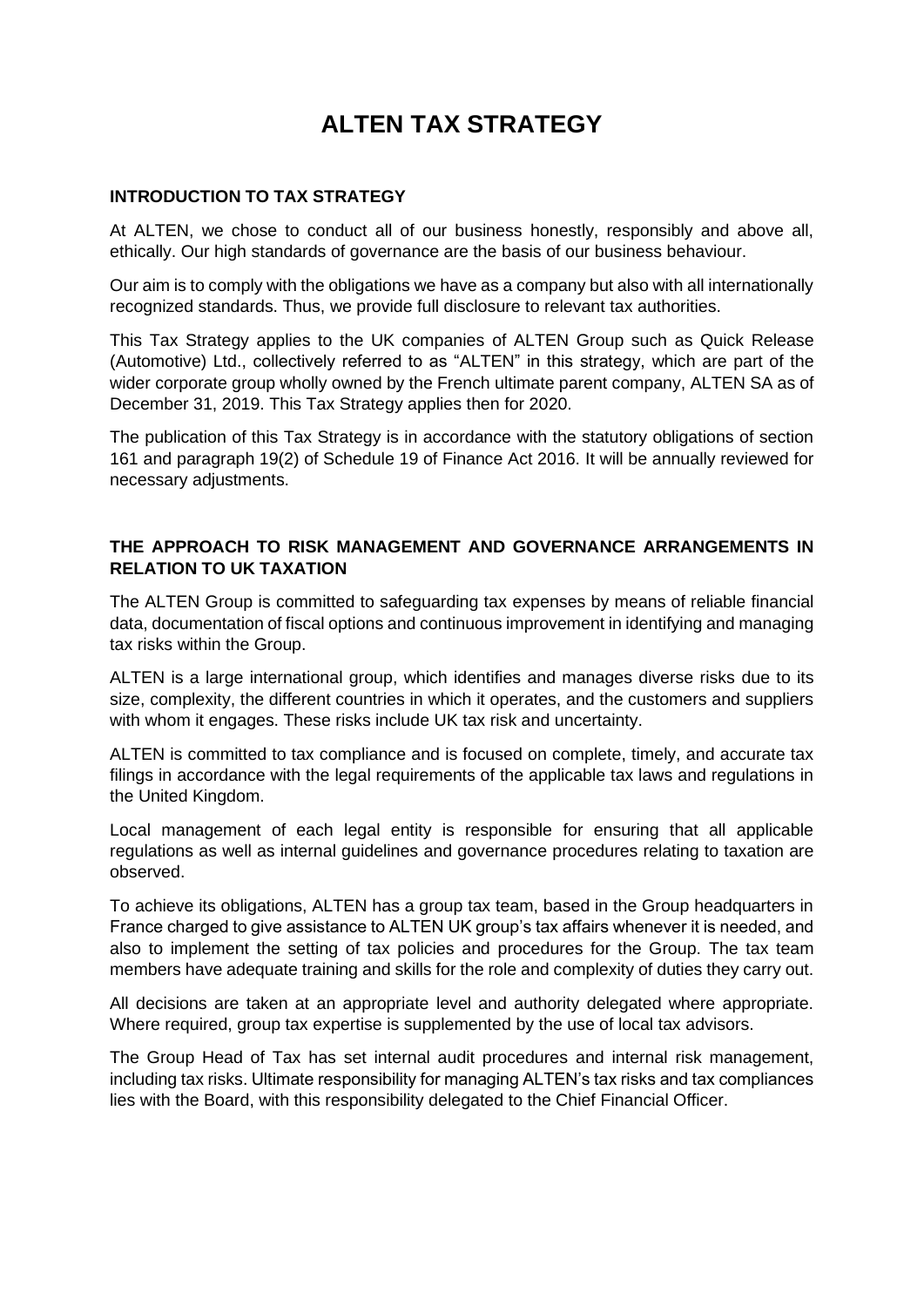### **THE ATTITUDE OF THE GROUP TOWARDS TAX PLANNING (SO FAR AS AFFECTING UK TAXATION)**

The ALTEN Group is fully committed to conducting its affairs in accordance with all legal and regulatory obligations of the countries in which it operates, including the UK. The Group ensures rigorous application of national and international tax regulations in force and pays the taxes incumbent upon it in concerned countries.

The Group has adopted a responsible approach to taxation, according to a model of efficient tax management, with strict compliance with the rules and regulations in force everywhere in the world where the Group operates. ALTEN will not engage in artificial arrangements for the sole purpose of avoiding, deferring or reducing tax.As such, tax planning must comply with both the spirit of the tax legislation as well as the letter of the law. All transactions should give a tax result that ALTEN reasonably believes is in accordance with the intentions of Parliament. Thus, ALTEN recognizes that it has a responsibility to pay an appropriate amount of tax, in each of the jurisdictions in which it operates.

Where they are available and appropriate to the business, ALTEN seeks to apply UK tax incentives and exemptions in the manner intended, taking external professional advice if it is needed.

### **THE LEVEL OF RISK IN RELATION TO UK TAXATION THAT THE GROUP IS PREPARED TO ACCEPT**

ALTEN, like any global player, is exposed to tax compliance risks. The Group set up a compliance program designed to identify and prevent these risks. However, these types of program cannot rule out the possibility of such risks occurring and having an impact on the Group's business.

Then, in accordance with the Group's strategy, the tax strategy of the ALTEN Group endeavours to maintain its reputation and image and to reduce the various tax risks to which it is exposed in the exercise and development of its activities.

ALTEN looks to manage tax risk in a similar way to any area of operational risk across the business.

Indeed, ALTEN has tax specialists to ensure that risks are fully assessed on a case-by-case basis. If the tax team faces uncertainty, it automatically seeks additional external advice, in order to confirm all tax decisions taken are reasonable under the law. The obvious aim of ALTEN is to minimise tax risks for the Group.

Finally, it is obvious that ALTEN would not look to follow an interpretation of tax legislation that does not meet with its risk appetite and requirement to remain tax compliant.

## **THE GROUP TOWARDS ITS DEALINGS WITH HMRC**

ALTEN seeks to maintain an honest, transparent and efficient relationship with HMRC and any interaction will be in a cooperative manner. ALTEN shall respond to queries from tax authorities within agreed timescales and aim to discuss with them before filing tax returns. ALTEN is committed to continuing this approach.

If any doubt is raised on some unclear obligations or tax laws, or subject to interpretation, an external tax advisor will be engaged to ensure we remain fully compliant in all operations.